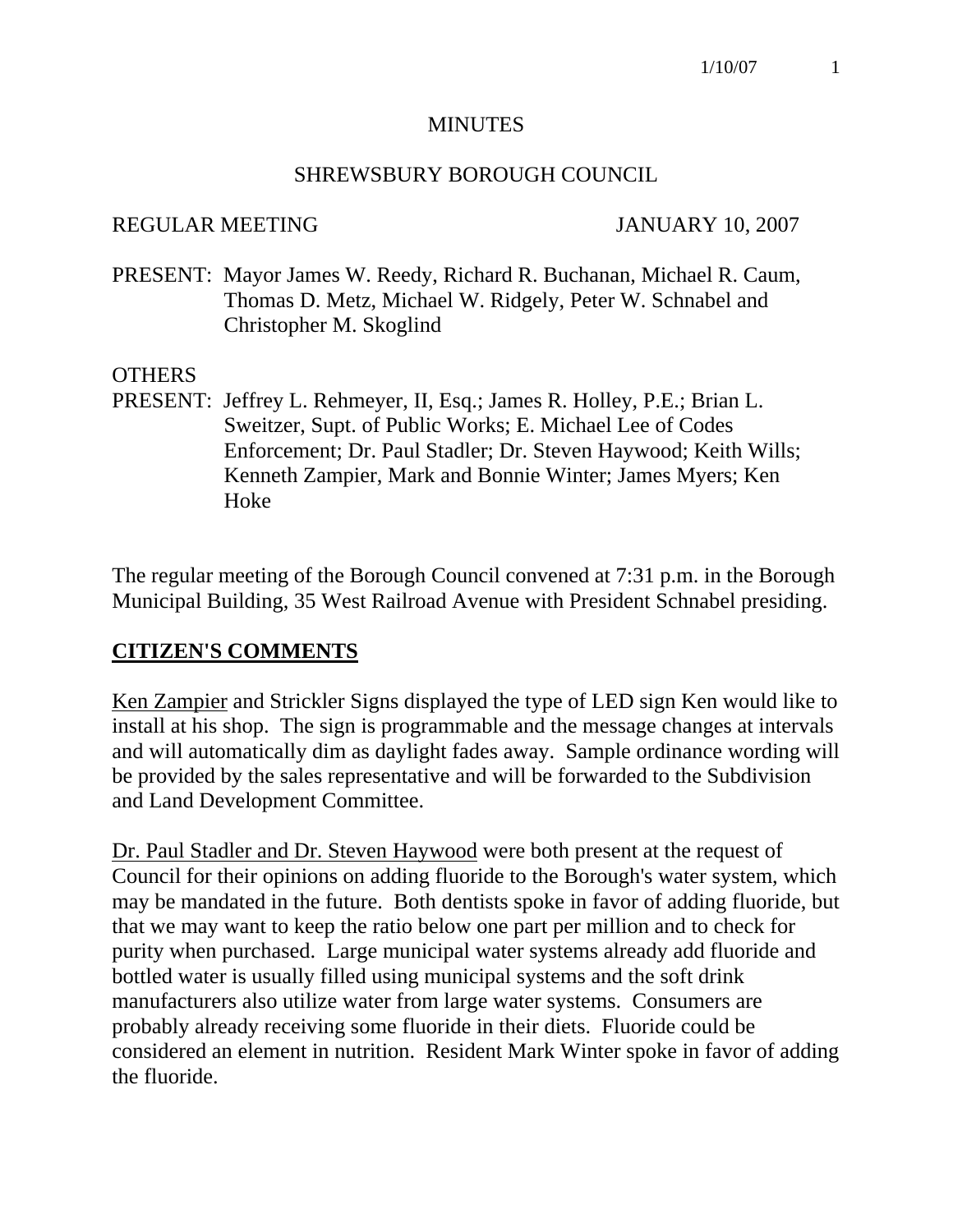### Mark and Bonnie Winter, 311 West Forrest Avenue

The Winters received a letter to remove the pine tree that is in the line of sight distance at their property. They are adamantly opposed to this and feel the speed of motorists and sight distance to the west are part of the problem. There is a utility box on the utility pole at this intersection that is higher than three feet. They would like to see a "busy intersection" sign placed to the west of their property and a stop sign placed on Forrest Avenue at Kratz Road heading east. The Winters have the option to remove the tree; reposition the tree; satisfactorily trim the tree or place a parabolic mirror at the intersection that would be their responsibility to maintain.

A utility pole is allowed be in the line of sight as long as it's 12" or less and utility boxes need to three feet or lower.

A letter will be sent to the utility asking that the box either be lowered or raised. The Borough will request a traffic study for a stop sign on Forrest Avenue. Buck will ask the police department for speed control. The Winters will trim the tree and the Committee will revisit the site.

#### Keith Wills, representing the Valley View Grove Home Owners Association

The residents have not heard from Cornerstone as to how they plan to correct the retaining walls and the pond is still not draining as it should. Eng. Holley stated his office wrote to John Heinke of Cornerstone with no response. He was asked to send another letter stating that the Borough will have the work done and use the funds left in the letter of credit.

James Myers, owner of 33 South Main Street, was present about amounts outstanding from 2000 for water, sewer, refuse, four mowing charges, and attorney's fees. Mr. Myers stated no one was living at the house since 1999 and he feels he should not have to pay all of the amounts due. The Borough lost contact with Mr. Myers in 2000 and the mail was returned.

Mr. Myers was told that everyone has to pay the refuse fee even if a property is vacant and that starting January 1, 2007, he will have to pay a quarterly refuse bill. He was also reminded of the requirement to clear the sidewalks of snow and ice within 12 hours of snowfall or ice forming.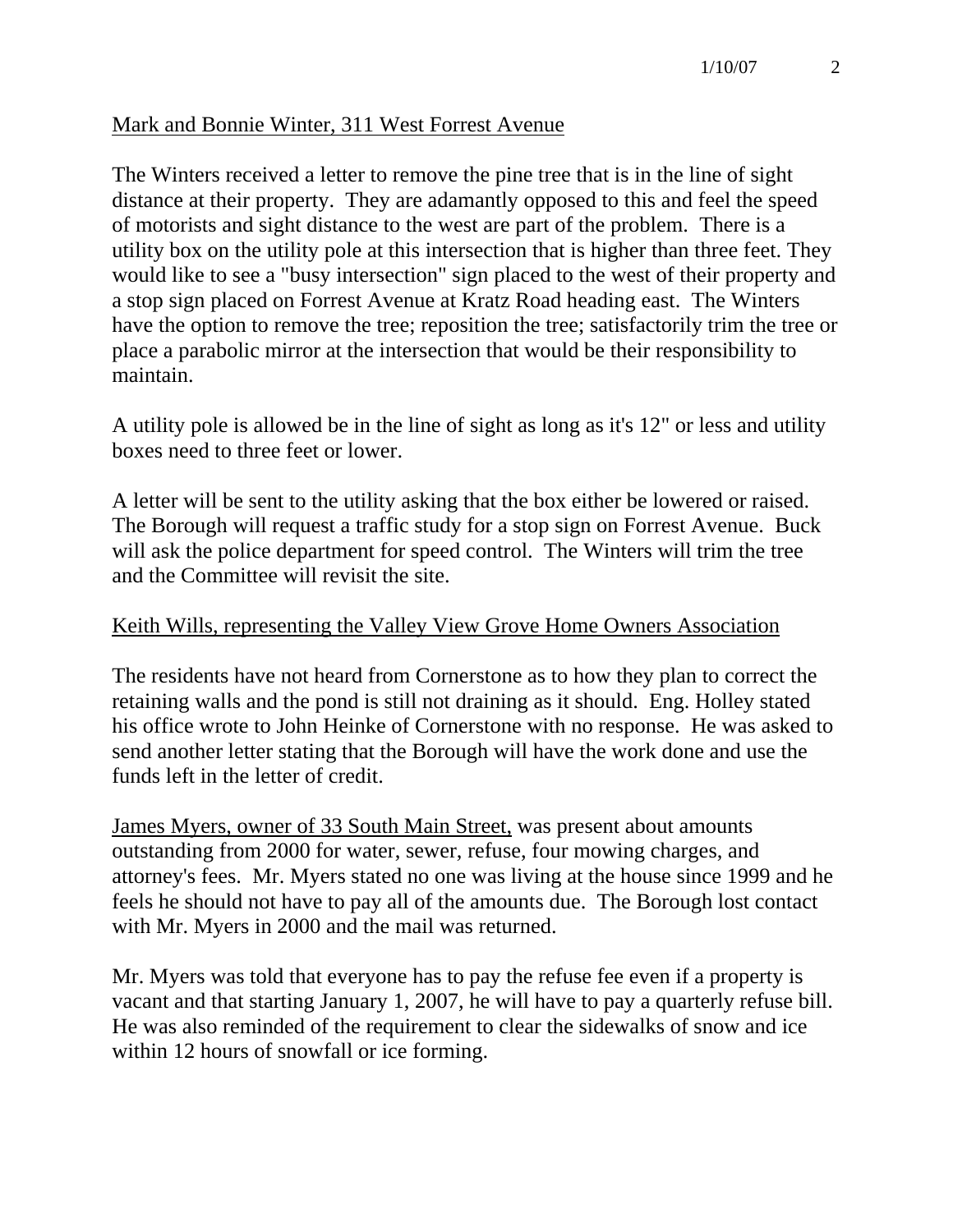In order to settle the matter tonight and clear the books, the amount of \$3,000.00 was accepted by Mr. Myers' acquaintance who offered to give the Borough a check this evening as settlement or there would be a payment plan involved.

# **APPROVAL OF MINUTES**

T. Metz moved to approve the minutes of the December 14 and December 27 meetings.

M. Caum seconded. The motion carried with all in favor. C. Skoglind abstained for the December 27 minute approval as he was not at that meeting.

# **APPROVAL OF EXPENDITURES AND REPORT OF ACCOUNTS**

M. Ridgely moved to approve the expenditures and report of accounts for October and November.

M. Caum seconded. The motion carried with all in favor.

# **BILL LIST**

The bill list was presented for December. General account: check numbers 8083 thru 8155; Water account: check numbers 3715 thru 3731; Sewer account: check numbers 3673 thru 3686; Highway Aid: check numbers 731 thru 736.

M. Ridgely moved to approve the bill list for December.

M. Caum seconded. The motion carried with all in favor.

# **SUBDIVISION AND LAND DEVELOPMENT BUSINESS**

## **REPORTS**

**Codes Enforcement** – Michael Lee

Laurence Wirtz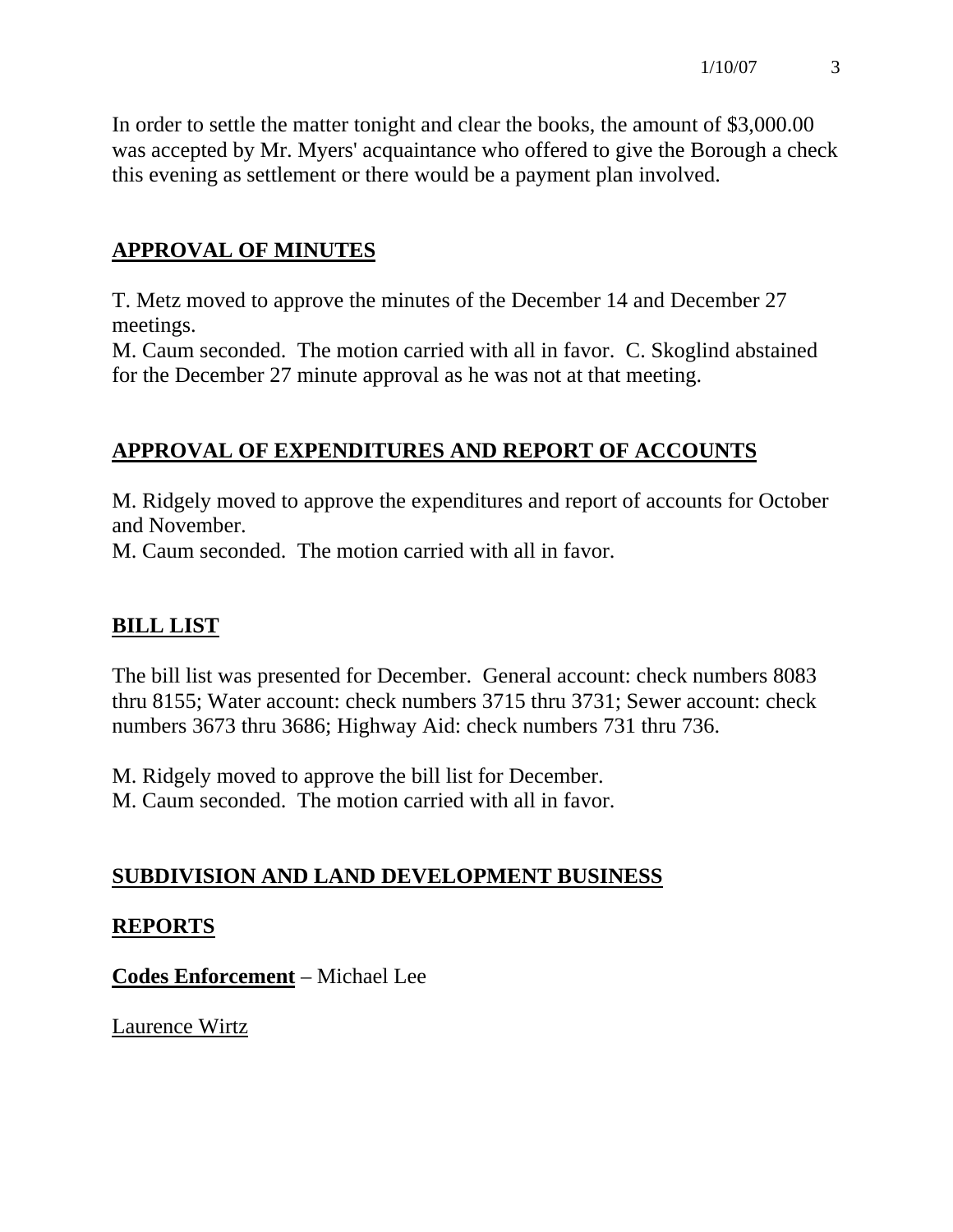Codes Enforcement sent a letter to Mr. Wirtz explaining what will be required to correct some violations in an addition that was done without a permit or inspections.

### Day Care at 2 South Park Street

Sol. Rehmeyer will be sending a letter to the day care owners regarding some violations.

## ADA Audit

Every two years, three properties are audited for ADA requirements. Two properties passed 100% but in the third property, some toilets were changed out and signs were removed.

Mike Lee will send a memo suggesting to help stop changeouts after inspections are done that an inspection and a certificate need to be done on a yearly basis.

#### Re-appointment

At the request of Codes Enforcement:

M. Ridgely moved to re-appoint EML (Codes Enforcement) Inc. – inspectors, E. Michael Lee and Herbert Daugherty and BCO will be E. Michael Lee with backup being Commonwealth Inspection Services with Pete Schilling as backup BCO. M. Caum seconded. The motion carried with all in favor.

## **Water & Sewer** – Richard R. Buchanan

## Mandatory Water Connection

R. Buchanan moved to adopt Ordinance 2007-1 requiring the connection to the Borough's public water system.

| M. Caum seconded. Roll call vote: | <b>Buchanan</b> | yes, in favor |
|-----------------------------------|-----------------|---------------|
|                                   | Caum            | yes, in favor |
|                                   | Metz            | yes, in favor |
|                                   | Ridgely         | yes, in favor |
|                                   | Skoglind        | yes, in favor |
|                                   | Schnabel        | yes, in favor |
|                                   |                 |               |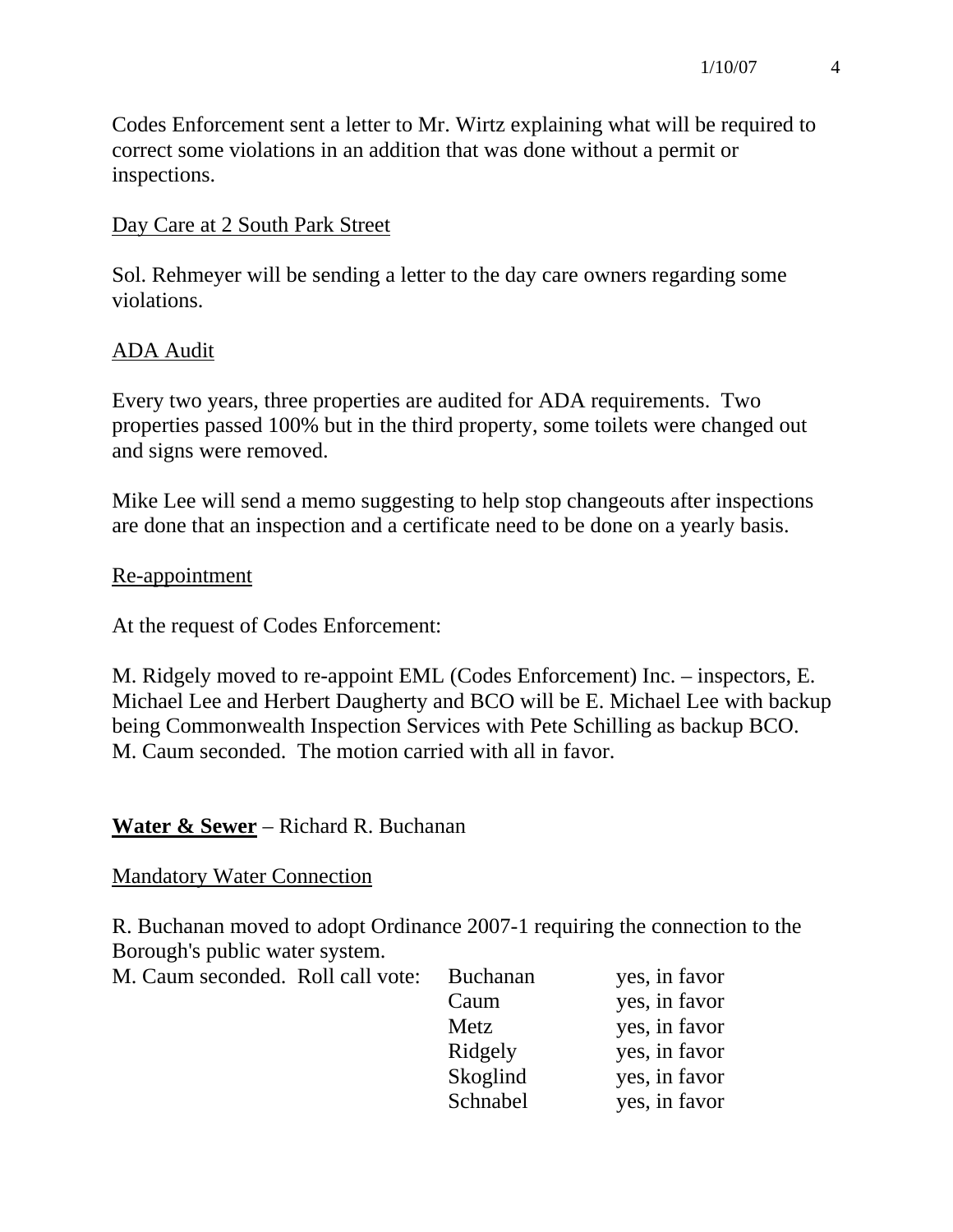R. Buchanan resolved that the 33 identified property owners who need to connect to the water system not be charged the tapping fee if connection is made within the next 12 months. The fee will be waived if other properties are identified. M. Ridgely seconded. The resolution passed with all in favor.

M. Ridgely moved that in support of Ordinance 2007-1 permission be granted that the Finance Committee, be empowered, if necessary, to utilize a cross-accounting loan from the sewer account in order to pay for the Borough's cost in the mandatory water connections.

C. Skoglind seconded. The motion carried with all in favor.

## Fluoride

A letter was received from Dr. Fabio Beltran supporting the addition of fluoride to the water system.

## Private Well Closing

Brian met with 16 of the 33 Borough residents that do not have Borough water and must connect to our system. Another letter will be sent asking for a response.

## 2006 Sewer Flows

The sewer flow total for 2006 was 233,070,000 gallons compared to 292,694,000 in 2005. The 2005 precipitation totaled 39.96 inches and the 2006 precipitation was 43.67 inches which proves our inflow/infiltration maintenance is lowering our sewer flows and reducing our treatment costs. In 2006, there were 3.71 inches more precipitation than in 2005 with 59,624,000 gallons less sewer flow or 163,353 gallons per day. The Borough also added 50 new sewer customers in 2006. The goal is to cut the sewer flows under 200,000,000 for 2007 by using the new camera and budgeted monies for 2007.

# **Public Roads & Lighting** – Christopher M. Skoglind

## **Public Lands & Buildings and Finance** – Michael W. Ridgely

Scout House Addition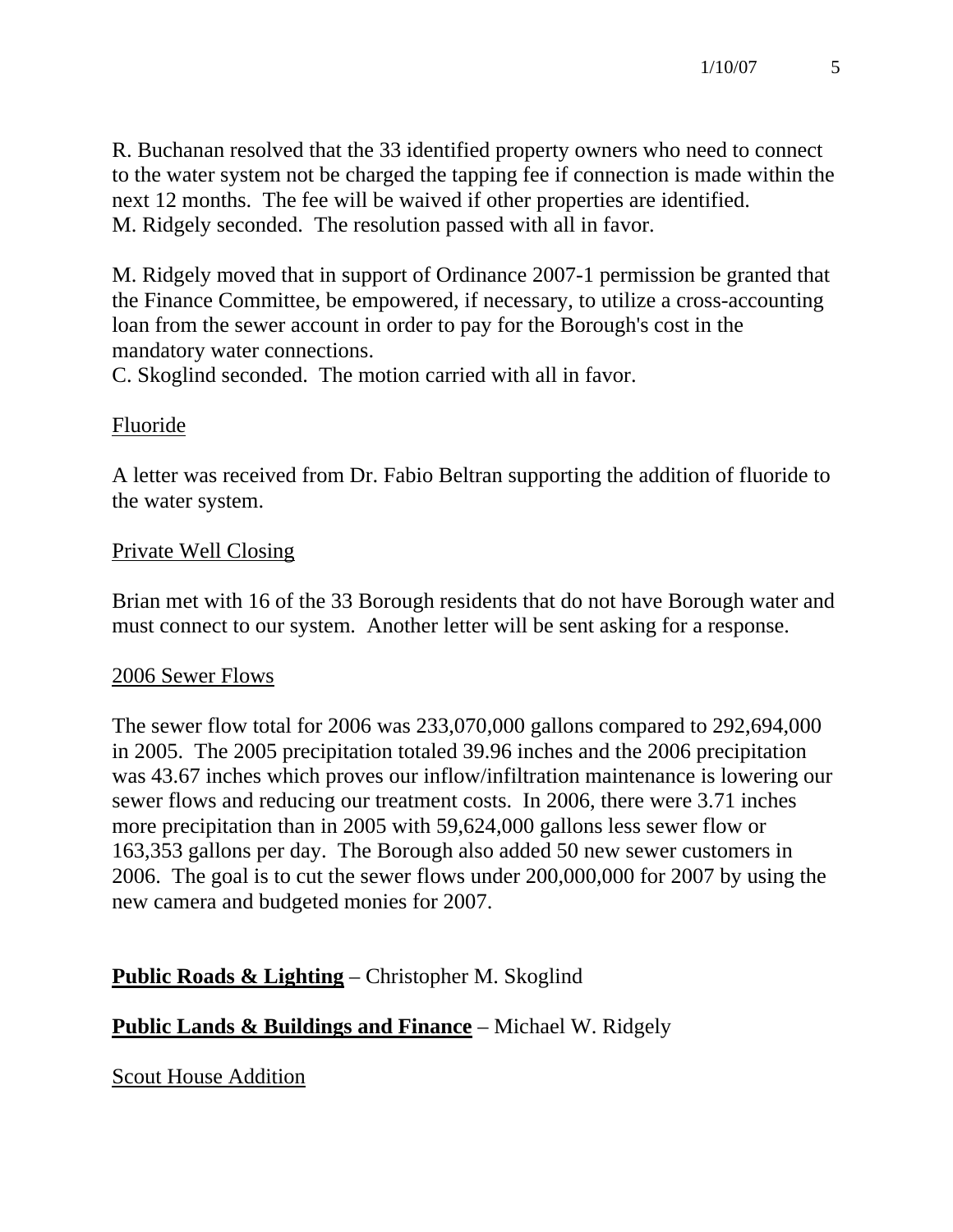A price for a 15 foot by 24 foot addition is \$14,900 without any interior finish, electric or painting.

Funds will be budgeted for the 2008 budget. The work will need to be bid out.

## 33 South Main Street

If the check given the Borough this evening comes back from the bank, efforts to collect the monies will be pursued.

M. Ridgely moved to release the funds required to begin Sheriff's Sale proceedings if the check comes back from the bank. T. Metz seconded. The motion carried with all in favor.

#### Bonus Plan

The proposed employee bonus plan was handed out.

## **ENGINEER'S REPORT**

#### Kimco Realty Letter of Credit

Since the wet well probe, SWIP testing, and the final inspection and start up was done, Kimco Realty is requesting release of the \$40,000.00 letter of credit held.

Permission was given to release the letter of credit.

#### Buffer Zone behind Cardinal Drive

There are a few dead trees in the buffer zone that will need to be replaced in the spring.

#### Cost Sharing Report

We are currently using 58% of our capacity of our share in the plant. New Freedom Borough should be notified we are not using the services of Eugene Wolf as the sewage inspector.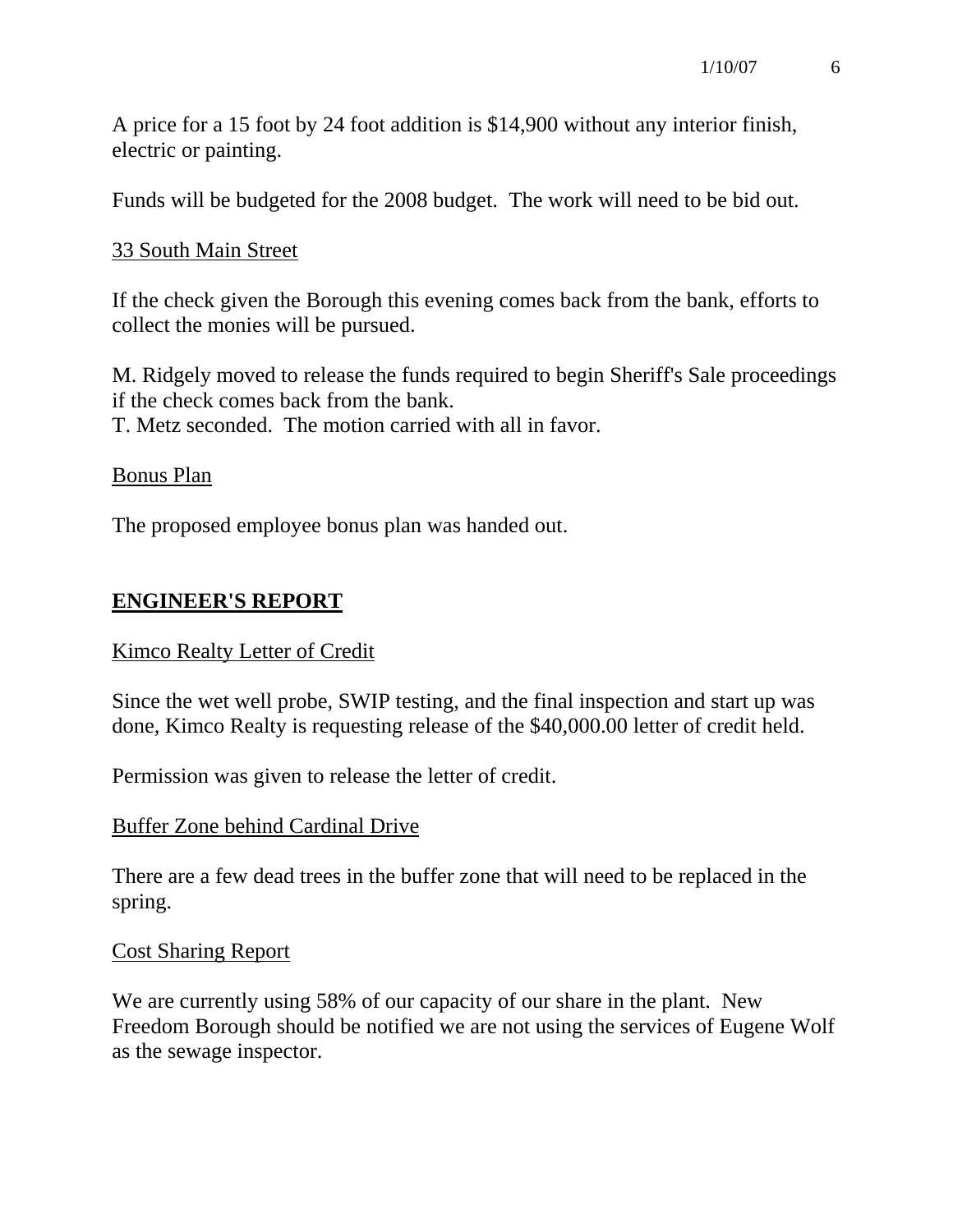## **SOLICITOR'S REPORT**

## Michael Eagan Land Use Appeal

Mr. Eagan's attorney stated he will be meeting with his client to see if he intends to pursue the appeal.

### Grim's Glass & Plastics, Inc.

The contract purchaser for the property has contacted Codes Enforcement regarding altering the non-conforming use.

#### Laurence Wirtz

Mr. Wirtz has obtained the necessary building permit and he is to call Codes Enforcement by January 18 to schedule a more detailed inspection.

#### I-83 Rest Stop

A letter was sent on December 14 to Attorney Jason Sharp at PennDOT and Sol. Rehmeyer is waiting on a response.

#### York County Solid Waste and Refuse Authority

The Authority is in the process of expanding the York County Resource and Recovery Center and is requesting the Borough continue to direct its municipal waste to the Center.

C. Skoglind moved to authorize the execution of the agreement. T. Metz and R. Buchanan seconded. The motion carried with all in favor.

## Eitzert Farms Easement on Lot 1

An easement for Lot 1 will be signed by Nottingham Residential Equities, LLC for the adjacent property owner's use. The easement will not impact the lot size. Sol. Rehmeyer will prepare an opinion letter.